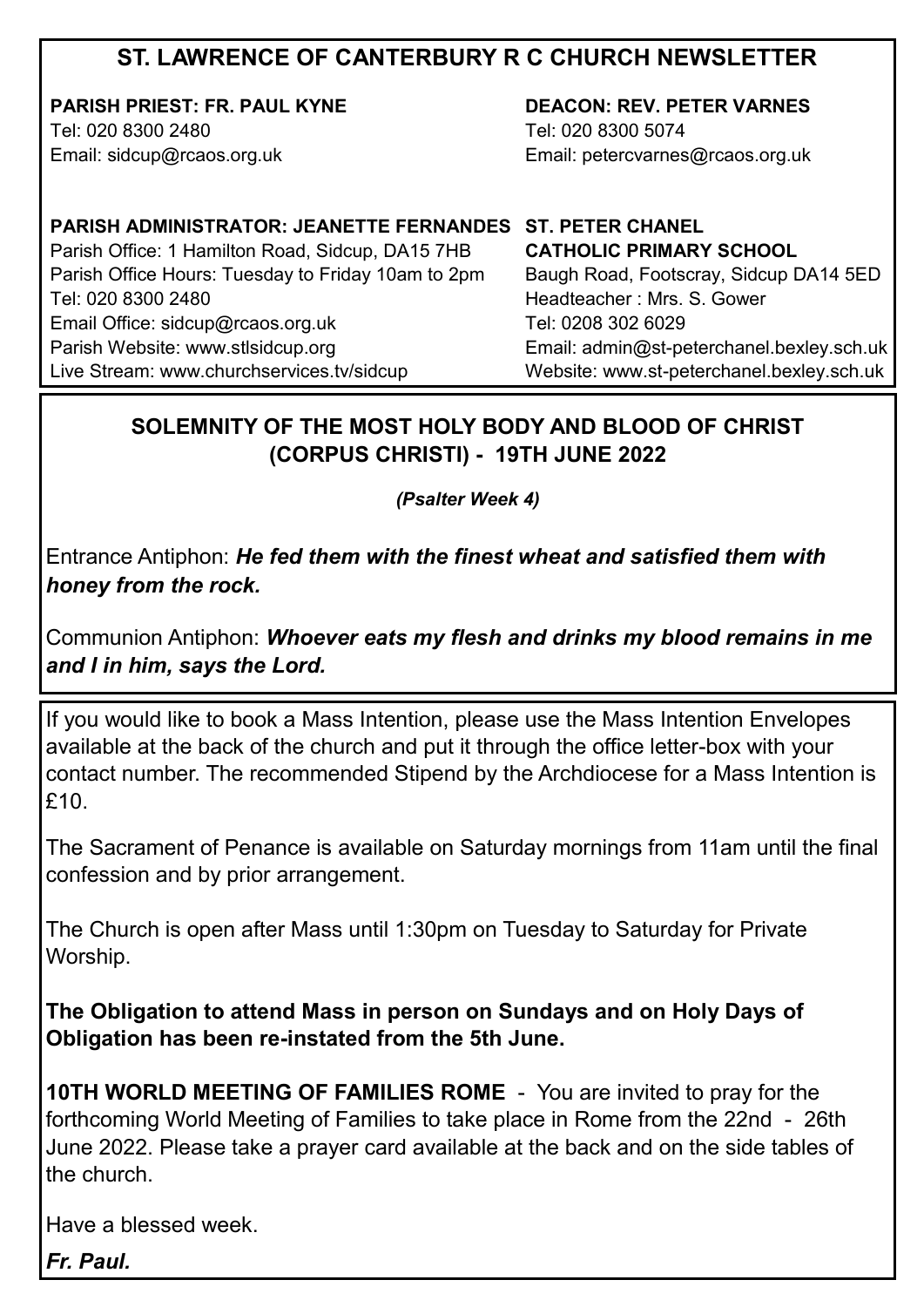**EXPOSITION OF THE BLESSED SACRAMENT - FRIDAYS 10AM - 12:00NOON** The Blessed Sacrament will be exposed on Fridays after the 9:30am Mass until 12:00noon. Everyone is encouraged to come and spend some time with our Lord.

#### **WELCOMING MINISTRY - SUNDAY MASSES**

We would like to restart having Welcomers at each of our Sunday Mass as we did before COVID. Welcomers at the Sunday Masses would greet parishioners, hand out newsletters and provide any assistance to the parishioners as required. If you wish to volunteer for this ministry please email your contact details to sidcup@rcaos.org.uk and write 'Welcoming Ministry' in the subject line.

# **MASS SERVERS**

Would you like your children to serve Mass? Please let the parish know if you would like your children to be trained to serve a Saturday Evening or Sunday Morning Mass. Any child who has made their first Holy Communion is invited to serve Mass. Ideally we would like equal numbers of girls and boys. Please email [sidcup@rcaos.org.uk](mailto:sidcup@rcaos.org.uk) and write 'MASS SERVERS' in the subject line stating your child's name and the Mass at which they would be able to serve.

# **PARISH BEREAVEMENT MINISTRY**

We would like to set up a Bereavement Support Group in the Parish and need four or more volunteers to run the Support Group. A one day intensive training course will give volunteers a good foundation to help in this ministry. Volunteers will need to be DBS checked. If you wish to volunteer for this ministry please email your contact details to sidcup@rcaos.org.uk and write 'Parish Bereavement Ministry' in the subject line.

# **SIDCUP FOODBANK AT NEW COMMUNITY CHURCH SIDCUP**

Just a reminder that there are two foodbank bins at the back of the church. If you are able to provide any non-perishable essentials for a weekly shop such as pasta, soup, beans, tea, coffee, sauces, tinned fish, squash, sugar, canned vegetables etc. Please put them in the bins. There has been a sharp uplift in the need for food over the past two years during the COVID outbreak, and anything you may be able to give would be gratefully accepted. If you wanted any further info then just contact me. Thanks Nick Wells 07986 348013.

#### **THANK YOU - JOHN WILSDON'S FAMILY**

The Wilsdon family would like to thank the church congregation and family members for their generosity. A donation of £795 was raised for the Greenwich and Bexley Community Hospice in John Wilsdon's memory. This will be used to support the work of the Hospice in the community.

# **DEATH NOTICES**

- 1. With sadness we announce that Ann Cone died last week, her funeral took place in Sligo, Ireland last Monday.
- 2. Funeral Mass for Breege Ann Lanfear RIP will take place on Friday 8th July at 9:30am followed by burial at Woolwich New Cemetery at 11:15am.
- 3. With sadness we announce the death of Ann Purcell, funeral details to follow.

May their soul and the souls of all the faithful departed rest in peace. Amen.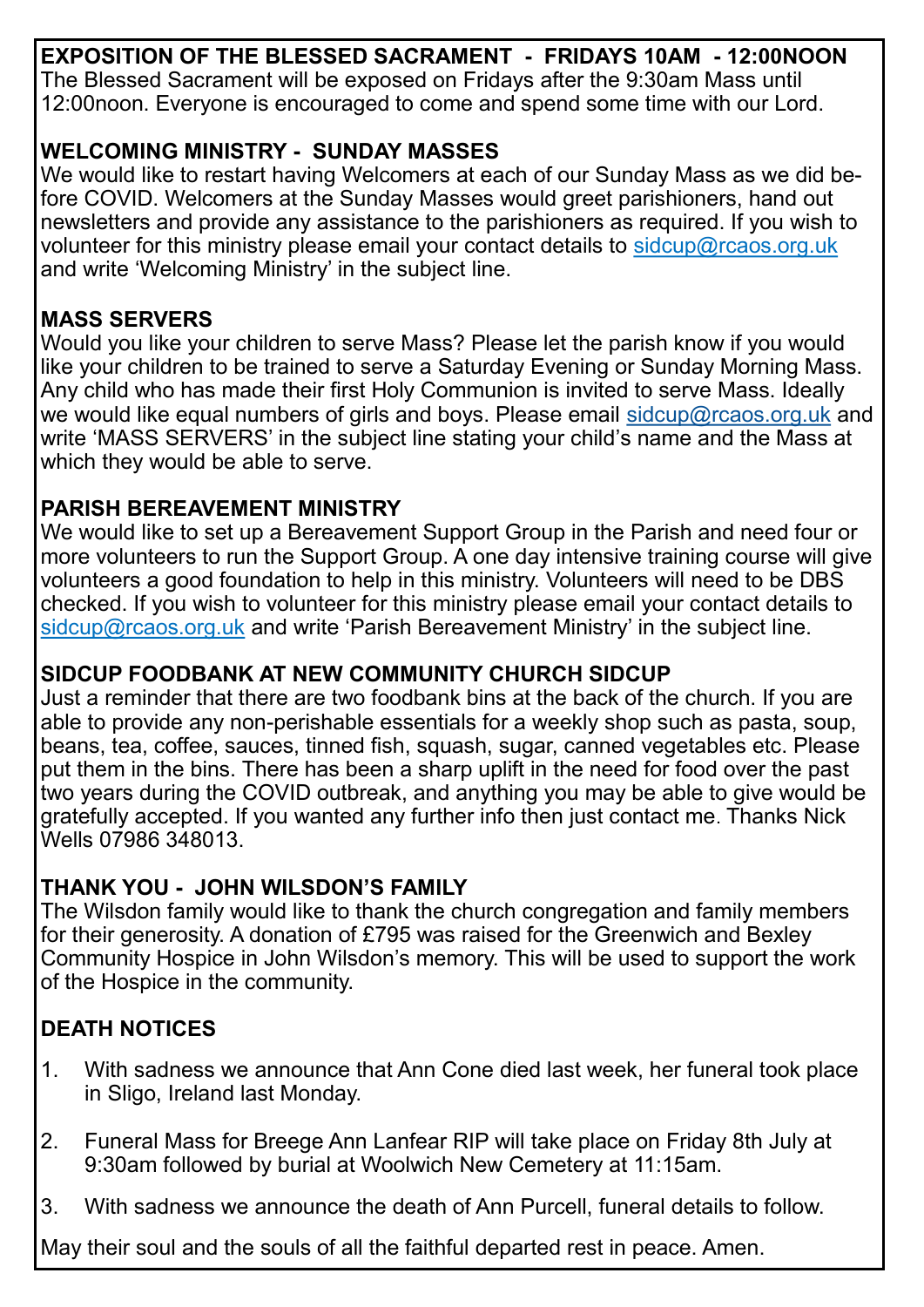# **SAINT CATHERINE'S GARDEN**

The small garden bed to the left of the church doors is called St. Catherine's Garden or the White Garden. It is in remembrance of babies who were still born or died very soon after birth, and has not been updated for some time. If any parishioner would like the name of any child in these circumstances to be added to this list please email the details to Deacon Peter on petervarnes@rcaos.org.uk.

### **PARISH COFFEE MORNINGS**

The coffee mornings are held after the 8:30am and 10:00am Mass on Sundays and on Wednesdays from 10am to 11:30am. Please come along.

### **A DAY WITH MARY**

**Saturday 25th June -** 10:00am to 5:15pm at Our Lady Help of Christians, Mottingham Road, SE9 4ST. See the notice board for details or visit www.adaywithmary.org.

#### **ST. LAWRENCE CHARITABLE FUND**

Notification of Annual General Meeting to be held on 27th June 2022 in the Main Hall at SLCC at 8pm. This notification replaces mailing individual members. If you wish to receive the Agenda prior to the meeting please contact the Secretary Sheila Treacy (Tel: 0208 302 2368 or Email treacysheila  $239$ @gmail.com).

#### **ST. PETER CHANEL PRE-SCHOOL OPEN MORNING**

St. Peter Chanel Pre-School are having their Open Morning on Wednesday 29 June 2022. Please join them to take a look around the Pre-School on the grounds of St Peter Chanel Catholic Primary School. The event will run between 9:30am-11:30am. Places need to be booked in advance. Please ensure you email or call the Pre-School to secure your place. (Email admin@st-[peterchanel.bexley.sch.uk,T](mailto:admin@st-peterchanel.bexley.sch.uk)el: 020 8302 6029).

# **THE PASSAGE ANNUAL GARDEN PARTY**

[Join the Passage Charity for a spectacular evening](https://ww1.emma-live.com/passagegardenparty/?purchase_tickets) on Thursday 7th July 6pm to 9pm in the historic College Garden at Westminster Abbey. Enjoy a delicious barbeque, drinks, raffle and silent auction. The fabulous Endurance Steel Orchestra who will be performing live! For tickets visit passage.org.uk/events/garden-party or email events@passage.org.uk or T: 020 7592 1856.

# **ARCHBISHOP'S CERTIFICATE COURSE**

The Agency for Evangelisation and Catechesis invites applications for 2022/2024 Archbishop's Certificate Course starting on the 8th October 2022. The Archbishop's Certificate is an online, systematic course for anyone wishing to know their Catholic faith more deeply and to develop the skills to share this faith with others. This certificate course is undertaken over two years with attendance at three study days (on Saturdays) at the Amigo Hall, St George's Cathedral, in Southwark. The study days combine a balance of teaching, liturgy, fellowship and prayer.

For information please check the following website: https://aec.rcaos.org.uk/archcert or Email: archcert@rcaos.org.uk.

# **BEXLEY CRISIS CAFÉ**

The Bexley Crisis Café is a safe and friendly place that you can come to if you need support and advice in a crisis. It is a place where you can access mental health support and advice from mental health and wellbeing workers. The café is open from 6pm to 10pm everyday at Mind in Bexley 2a Devonshire Road, Bexleyheath DA6 8DS.